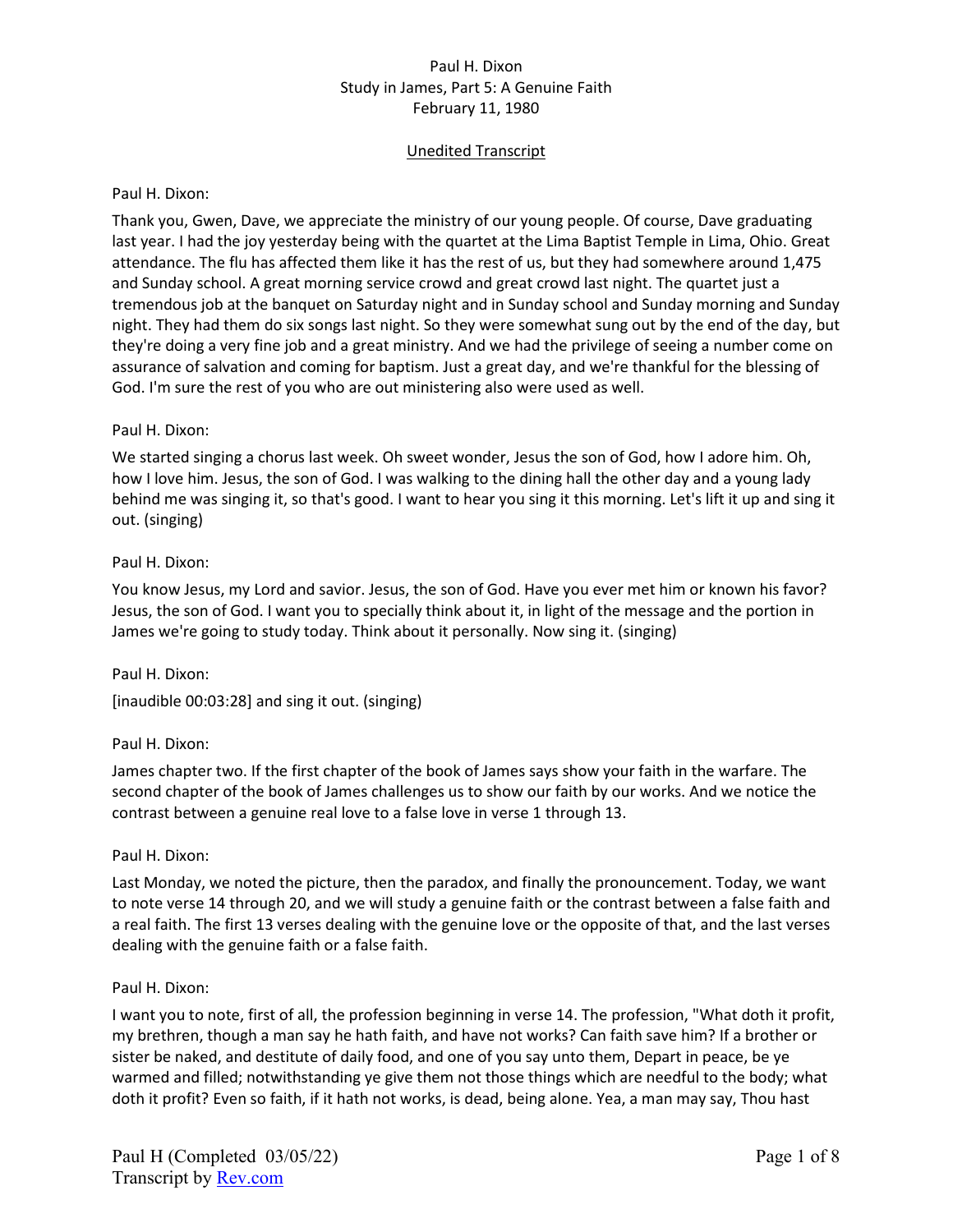faith, and I have works: shew me thy faith without thy works, and I will shew thee my faith by my works. Thou believest that there is one God; thou doest well: the devils or the demons also believe, and tremble.

## Paul H. Dixon:

These verses and the verses to follow have to be some of the more difficult verses in the New Testament to understand. I would suppose there has been more controversy over this passage that I have read and again, the other verses that we will be reading today than any other section of scripture in the New Testament. I'm sure you are aware that Martin Luther was willing to scrap the entire book of James and say that it did not belong in the canon of scripture because of what I have just read. He said it was a right strawy epistle. The reason being, he was so convinced his life verse being the just shall live by faith. That justification is by faith and that James was contradicting that. That somehow James and Paul do not agree.

### Paul H. Dixon:

I think we need to see what Paul says. A finger in James chapter two and a flip back to Romans chapter three. Does James contradict Paul? Does James teach salvation by works or even a combination of faith and works, and Paul teach salvation by faith? Romans 3:28, "Therefore" Paul says, "we conclude that a man is justified by faith without the deeds of the law." A very plain statement of scripture. Paul goes on record, salvation is by faith and it's apart from the deeds of the law.

### Paul H. Dixon:

Turn again, if you will to Galatians 2:16. This great epistle of Galatians that speaks to the matter of salvation dealing with the works issue, the law issue, the Judaizers. Galatians 2:16, "Knowing that a man is not justified by the works of the law, but by the faith of Jesus Christ, even we have believed in Jesus Christ that we might be justified by the faith of Christ, and not by the works of the law: for by the works of the law shall no flesh be justified." Again, a very plain statement of scripture. Did James contradict Paul? I think not, and I will show you why in just a moment, but may I suggest this, that James being the earliest of the epistles, Paul certainly knew what James had written. We would assume that Paul had the opportunity to study James before he even would write Galatians and Romans.

# Paul H. Dixon:

It is also interesting that in the book of Acts, Paul appeared before the council of Jerusalem on this very issue, as to what part the law and those things that had to do with Judaism would have to do with the new church that was being established, the relationship to Christ, the entire issue. And the decision of that council was announced by chairman James. And so we certainly would, again, conclude that at least if we had both of them on the platform this morning, they would say we are in total agreement. And yet we would come back and say, but James... As we go back to chapter two, it seems that you are not saying the same thing that Paul is saying. Well, I believe he is. He's just looking at it from a different light.

# Paul H. Dixon:

It's important when we think about the profession, that you take your pen and circle in verse 14, the word "say". "What doth it profit, my brethren, though a man say." Give lip service to the fact that he has faith and have not works. Can faith save him? And the revised version has this, "Can that faith save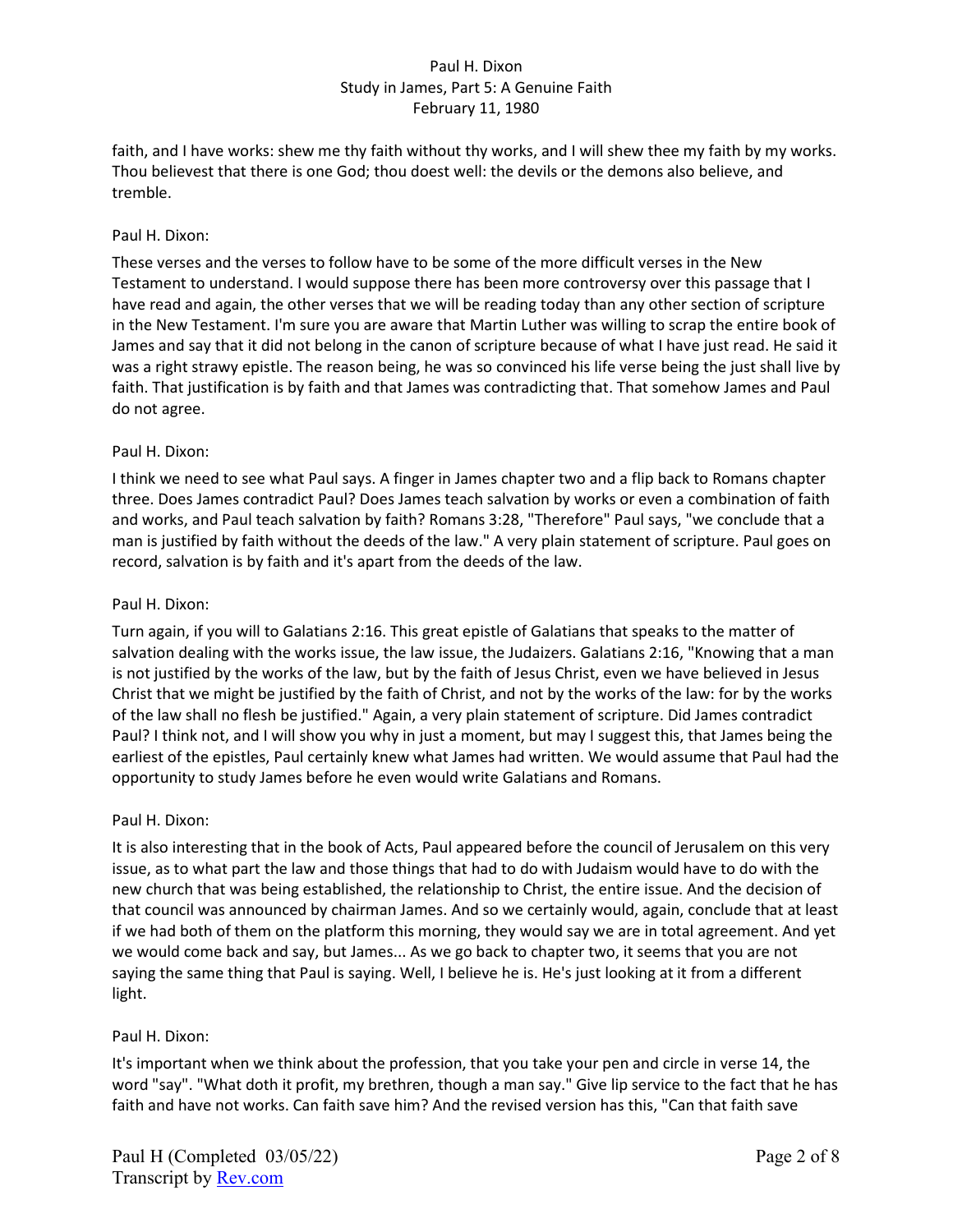him?" Can that kind of faith save him? A wordy faith when we say we have faith, but there are no works to back that up to demonstrate that can that kind of faith save him in. In verse 16, and one of you circle it again, "Say unto them." Verse 18, "Yea, a man may", circle it again, "say, Thou hast faith, and I have works: shew me thy faith without thy works, and I will shew thee my faith by my works."

## Paul H. Dixon:

I think it also interesting to note that John Calvin said, "We are not saved by faith plus works, but by a faith that works." That's worth writing in the margin of your Bible. We are not saved by a faith plus works, but by a faith that works. Again, he insightfully said, "Faith justifies the man and works justifies the faith." And I believe you will see that as we work our way through this portion.

### Paul H. Dixon:

"Thou believest that there is one God; thou doest well: the devils also believe, and tremble." The word "tremble" is an interesting word. The Greek word translated tremble here is only found one time in the New Testament and it's on this occasion. The Latin word for tremble that is used here carried over into the English language is the word for horror, and both the Greek word and the Latin word mean standing straight up. And it has the idea of someone who goes through such a frightening experience that his hair stands straight up on his head. And James is saying the kind of fear, the kind of trembling that comes to the demons because of their knowledge of who Jesus Christ is and what he has done causes their hair to stand straight up. This is not just some kind of normal fear, but an unusual fear that brings trembling and shuttering.

#### Paul H. Dixon:

James does not condemn orthodoxy, rather, he compliments it. "Thou believest that there is one God." You have a good doctrinal position on God, who he is, you do well. But your position is not any better than the devil, than the demons. They believe this so much that it actually causes gray fear. It affects them emotionally. And perhaps the application would be, does your understanding of God... Does your knowledge of God affect you to that degree? For you see, I am convinced that the devil could join many of our churches if we just examined him on his doctrinal statement.

#### Paul H. Dixon:

He could walk down the aisle of one of our churches and a pastor could him and say, "Why are you coming?"

#### Paul H. Dixon:

And he could say, "I want to join your church, and I am coming on a profession of faith. I want you to know that I believe in Jesus Christ. In fact, I knew him in Heaven. I was there when he was there. We used to rub shoulders together. I know Jesus Christ that well."

#### Paul H. Dixon:

"Oh, but wait a minute, sir. Do you believe that he was born of a Virgin?"

Paul H. Dixon: "Absolutely."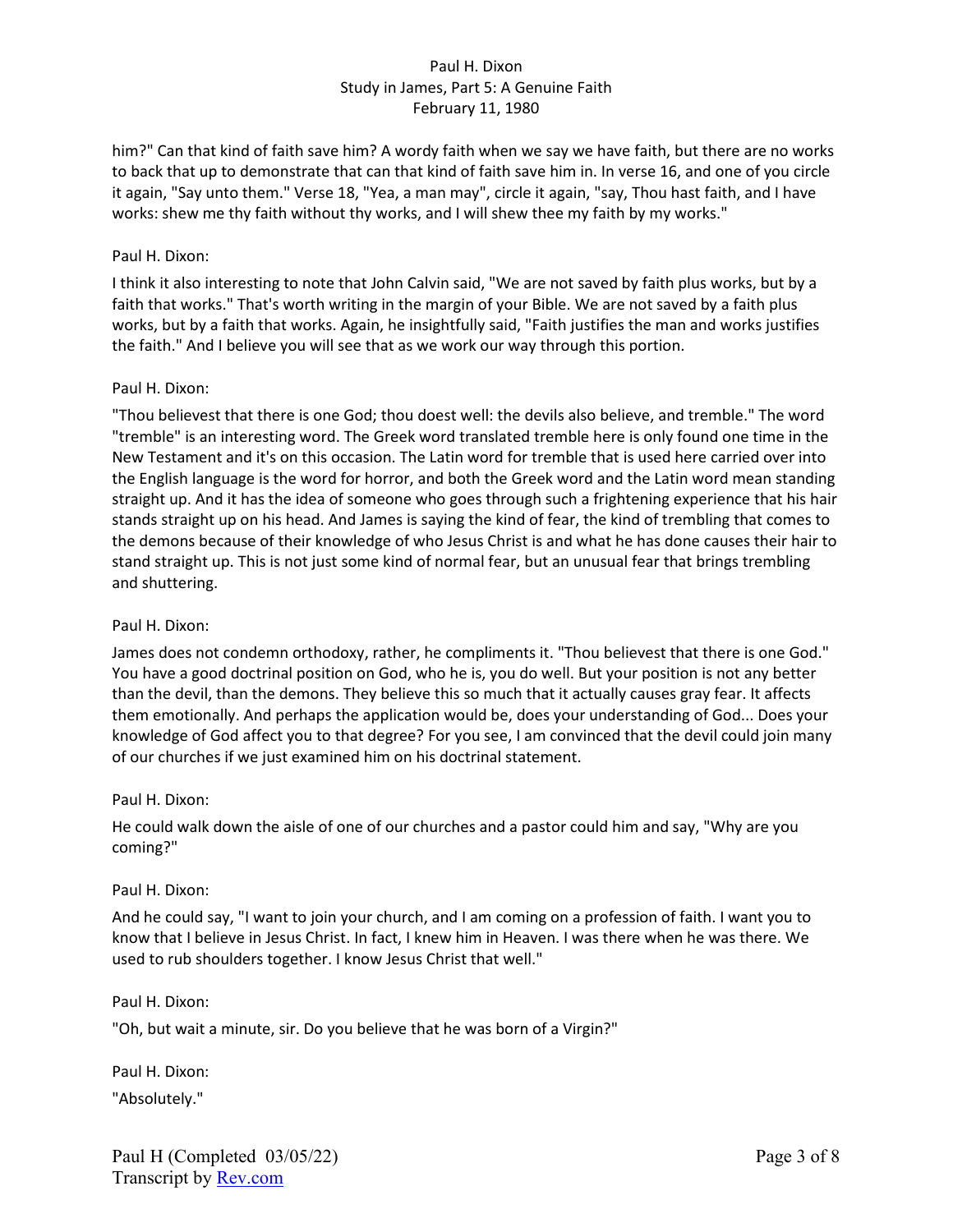Paul H. Dixon:

"But do you believe that Jesus Christ was sinless?"

Paul H. Dixon: "No doubt about it."

Paul H. Dixon: "Do you believe that Jesus Christ died on a cross for sinners?"

Paul H. Dixon:

"I believe that Jesus Christ died for the sin of the world."

Paul H. Dixon:

"Do you be believe that Jesus Christ arose from the dead?"

Paul H. Dixon:

"Oh yes. He literally bodily arose from the dead has ascended to the right hand of the father and is coming again."

#### Paul H. Dixon:

Well, it looks like we ought to recommend him to the deacons. There shouldn't be any question about this. He probably would agree to join the choir. He might even want to take a Sunday school class.

#### Paul H. Dixon:

"But sir, wait, just a moment. I understand that your lifestyle has not been the best. Sir, I would like to know, are you willing to admit that you have sinned against God? In fact, as I read my Bible and Isaiah 14 and Ezekiel 28, you have obviously rebelled against God. And are you willing to repent of what you've done against God and deal with your sin and then receive this Jesus Christ by faith for your forgiveness and salvation?" And he'd walk out the door. Intellectually. He has it all together, but he has never repented and put his faith in Christ. It is just an intellectual faith, which is not faith at all. It is just a profession. It is just someone who may know the plan of salvation, but does not know the person of salvation.

#### Paul H. Dixon:

Therefore, we do know that it's possible to have a great theological statement to have an intellectual position and not really know the Lord. May I give a warning to some of you young theologs. I know that some of you know, more now about theology than you will ever know the rest of your life, and that's an amazing thing, but most of us have experienced that in the dormitories when we were freshman and sophomores, we knew more at that particular juncture than any other time since. The older you get, the more you find out you don't know. But when you first come in contact with some truths and it's enlightening, all of a sudden you have a great grasp of it all.

Paul H. Dixon: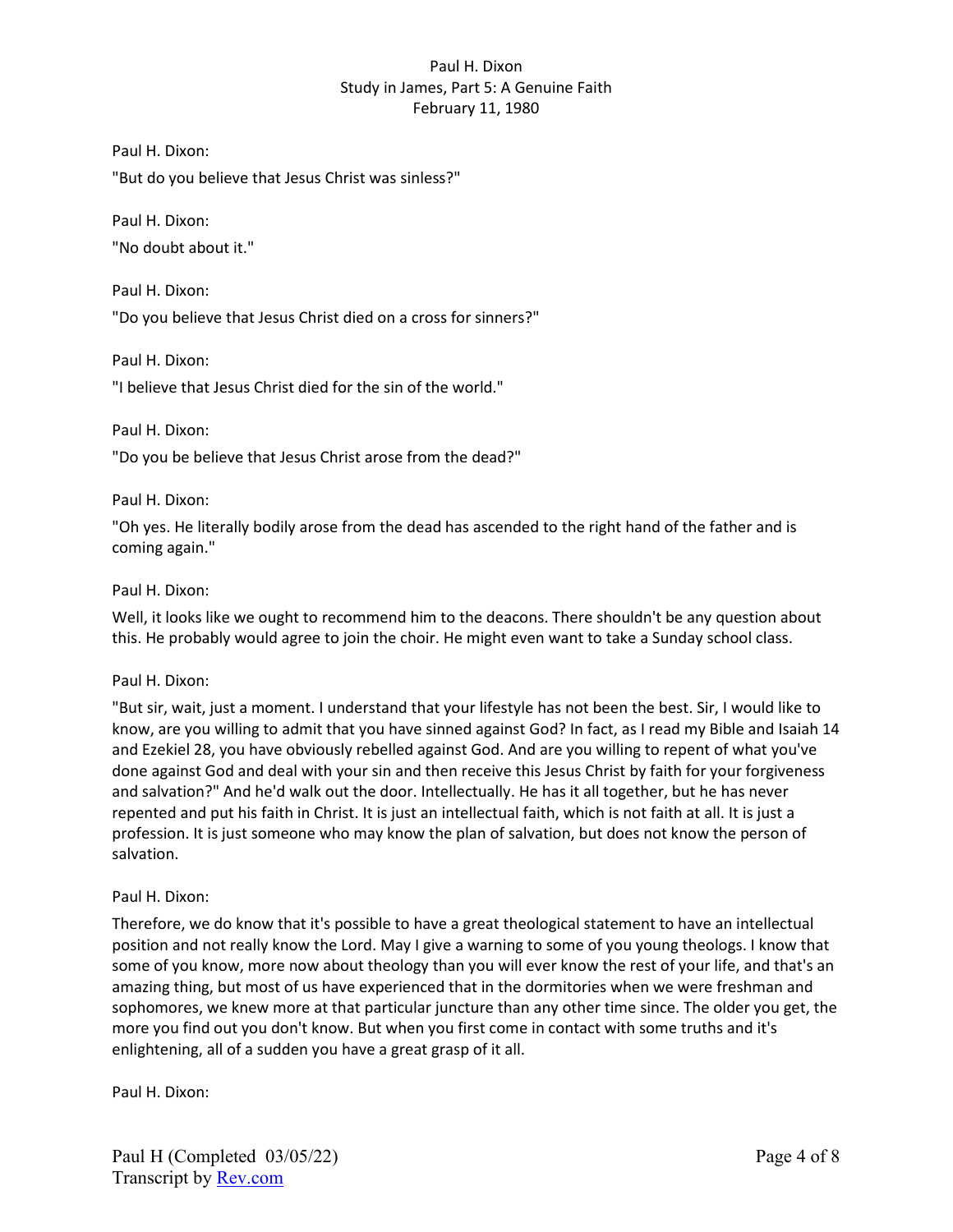Let me give you a warning. I was talking to one of our very fine professors this summer, and we were talking about some with their great doctrinal discussions. I certainly do not put that down because I think that's very profitable. It's stimulating. But sometimes with a very poor attitude. A very egotistical attitude, "Ah, I have arrived and you have not. It's too bad. If you were smart as I was, you'd have this all figured out like I do." And they begin putting others down and become quite haughty and quite proud. And there's a certain air that they carry themselves with. And I've listened to some tapes of some men like this, who are not college students. And this faculty member said, " [inaudible 00:19:14] Dixon, I'm not even sure that some of these people are saved." He said, "Intellectually, yes, they can argue. Intellectually, they've read all the books and they've studied all the great theologians and what they have to say. But their attitude makes me wonder whether they've really been converted." It is possible to have an intellectual faith, but not a saving faith.

# Paul H. Dixon:

But there's another side to this coin. It's possible to have an emotional faith that is not saving faith either. If you don't believe that, you just study the parable of the seed. And the parable of the seed teaches that there are those who make emotional decisions and are never converted. In fact, I think our churches are filled or maybe not filled with people like that. People who get into various services, whether they be regular services of the church or evangelistic meetings or children's meetings or what have you. Everything is geared to the emotion and people make emotional decisions. They don't understand what they're doing, and they go out the door and they last for a period of time, and then they're just gone or maybe they never even come back. The parable of the seed teaches that there are people who make emotional decisions, don't know what they're doing, and don't get converted.

#### Paul H. Dixon:

The key word in the parable of the seed when you study it in Matthew 13 is the word understanding. The only one who gets saved is the only one who understands it. Now, I'm not saying that emotions do not enter in when you're converted, because they certainly do in various degrees. But my friend, if you do not understand the gospel, if you do not understand your sinfulness and your lostness, you cannot be saved. If you do not understand who Christ is and what he's done for you, at least to the degree of Calvary. At least to the degree of an empty tomb. If you do not understand to a degree that you must repent of sin and receive Christ by faith, then you cannot be converted. I'm not saying you have to understand the entire Bible, but there have to be basic things in your understanding.

#### Paul H. Dixon:

So again, it comes back to the word that we find so much here in scripture. It's a matter of balance. There needs to be a proper understanding and a proper emotion. But James does say that there are those who make a profession who, obviously, like the devil are not converted. So we look at the profession, now let's notice how this reveals itself in the practice. In the practice in verse 15 through 17, what happens is a brother or sister is without clothing and without food, and this professing Christian says to them, "Oh, depart in peace. God bless you, brother. Be warmed, filled." Pat him on the back, say, "I sure hope you find some clothes for your body and food to eat." Nevertheless, you don't give them anything for the body and you don't give them any food for the stomach. What kind of profit is this? How have you helped them? Just by your blessing? Even so, faith, if it hath not works is dead being alone.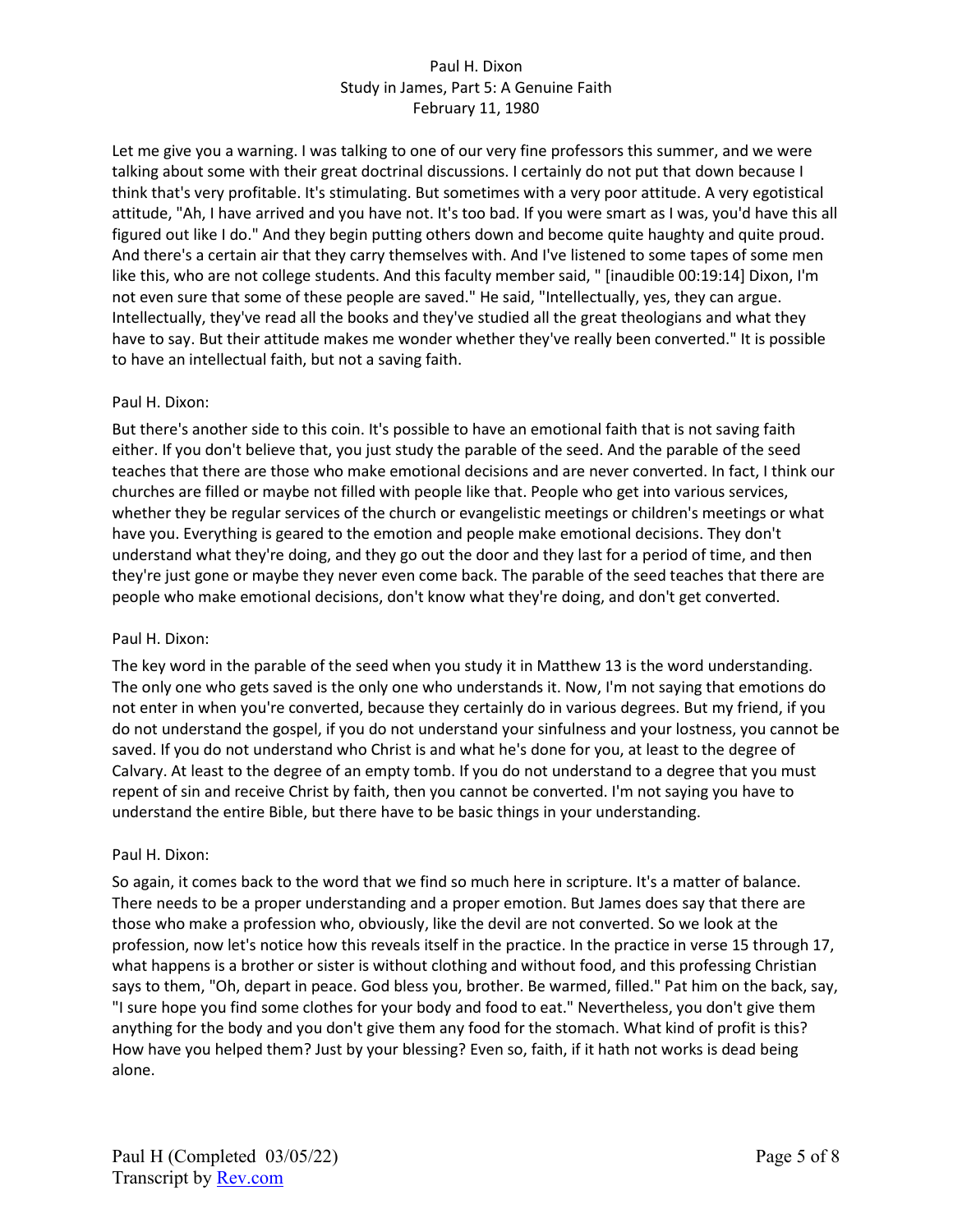#### Paul H. Dixon:

And so James is saying, and again, you must remember this in the context of what we have already read in the second chapter about the rich man and the poor man, and what we read in the first chapter. They're having evidently a great deal of problem in that early church over this very issue.

#### Paul H. Dixon:

Now he moves into what I would call the proof of genuine saving faith, and he uses two Old Testament illustrations in verses 20 through 25 that these Jewish people could understand. And the first one is Abraham, "wilt thou know, O vain man, wilt thou know that faith without works is dead? Was not Abraham our faith justified by works, when he offered Isaac his son upon the altar? Seest thou how faith wrought with his works, and by works was faith made perfect? And the scripture was fulfilled which saith, Abraham believed God, and it was imputed unto him for righteousness: and he was called the Friend of God. Ye see then how that by works a man is justified, and not by faith only." Wait a minute. Again, an apparent contradiction. James says that Abraham, when he offered Isaac upon the altar was justified by his works.

### Paul H. Dixon:

Now Paul addresses Abraham too. Finger and James 2 back to Romans 4:1, "What shall we say then that Abraham our father has pertaining to the flesh, hath found? For if Abraham were justified by works." Wait a minute. Sounds like he's going to put down Abraham being justified by works. "For if Abraham were justified by works, he hath whereof to glory; but not before God. For what saith the scripture? Abraham believed God, and it was counted unto him for righteousness. Now to him that worketh is the reward not reckoned of grace, but of debt. But to him that worketh not, but believeth on him that justifieth the ungodly, his faith is counted for righteousness."

#### Paul H. Dixon:

Paul is saying that Abraham again was justified by faith when he believed God and was counted unto him for righteousness. When did that happen? Verse 20, "He staggered not at the promise of God through unbelief; but was strong in faith, giving glory to God; And being fully persuaded that, what he had promised, he was able also to perform."

#### Paul H. Dixon:

Evidently, James and Paul are talking about two different events in the life of Abraham. And this is your assignment for next week. I want you to write it down. I want you to study Romans 4 in the light of Genesis 15, and I want you to study James 2 in the light of Genesis 22. For you see in Romans 4, Paul is talking about when God came to Abraham and gave him the promise, both to Abraham and to his wife, that though they were old they would bear seed. That he would become the father of the multitude. And when you get to Genesis chapter 22, that's what James is talking about when he offered Isaac upon the altar, and that is 30 years later.

#### Paul H. Dixon:

So, when Abraham believed God, it was counted unto him for righteousness, justification, salvation; but 30 years later, there was another opportunity to justify his faith, to demonstrate trade his faith. And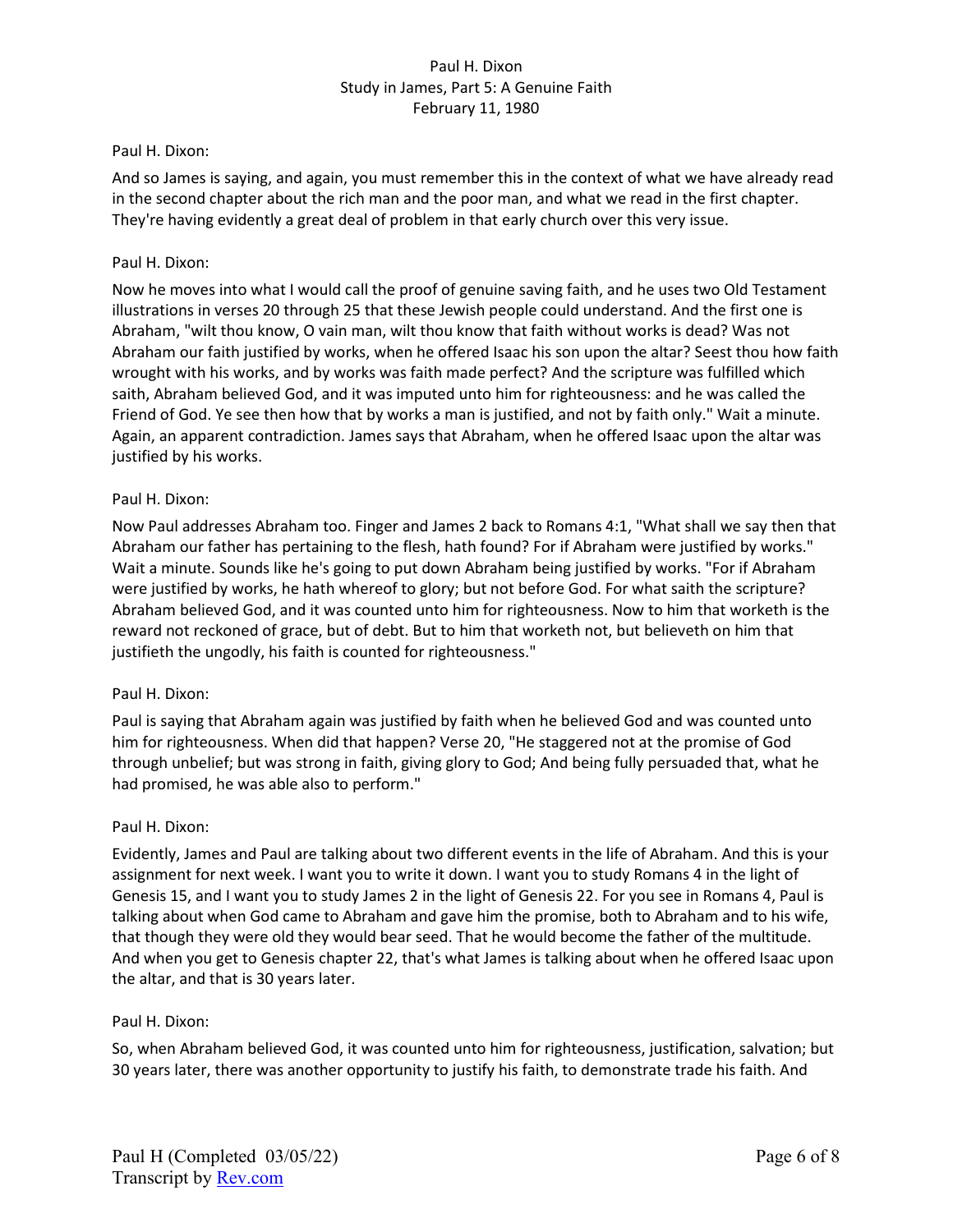there, when he offered Isaac, he was justified by works, not for salvation, but those works said, "Hey, Abraham, really exercised faith 30 years ago."

## Paul H. Dixon:

There are not degree of faith, but it always cooperates with works and is called upon from time-to-time to display special acts of obedience. And I believe that this is a great illustration of it that James gives to us, here in James 2 in the life of Abraham. And then, another illustration in verse 25, "Likewise also was not Rahab the harlot justified by works, when she had received the messengers, and had sent them out another way?" Again for your assignment there, study Joshua 2:1-22, and Joshua 6:17-27, and Hebrews 11:31.

### Paul H. Dixon:

And to simplify it and to condense it, in essence, Rahab believed God before the spies ever came to her house. And the fact that she hid the spies was, again, an act... They were works that justified the faith that she had already exercised. The scripture is plain, we are not saved by works. The scriptures says it's not by works which we have done, but according to his mercy, he has saved us by the washing of regeneration and renewing of the Holy Spirit. We are saved by faith. Titus 1:16 says they profess that they know God, but in works they deny him. Paul said again, in Titus 2:14, we are a peculiar people, zealous of good works.

### Paul H. Dixon:

Let's quote together Ephesians 2:8-9. You've all memorized it. Together, "For by grace are ye saved through faith; and that not of yourselves: it is the gift of God: Not of works, lest any man should boast." And that's where we usually stop. And I'm not asking you to quote this, but several of you could. The next verse, "For we are his workmanship, created in Christ Jesus unto good works, which God hath before ordained that we should walk in them." There it is. Ephesians 2:8-9, we're saved by faith, not by works, but the result of that saving faith of Ephesians 2:10, the works that should be in our lives.

# Paul H. Dixon:

Is it possible that you are here, a student at Cedarville College and you only have made a profession, but you don't know the Lord? In a crowd like this, I'm convinced there's some who would not yet be converted. And all I can do is add what Paul said in essence, what I think James is saying here, examine yourself to see if you be in the faith. True saving faith.

#### Paul H. Dixon:

If I can help you, don't hesitate to come to my office. A young lady came just a couple of weeks ago, but to share with me that through the ministry of Pat Bates and others, she'd been converted. Any of our administrators, faculty, would love to sit down with you and talk with you and answer your questions. If you have any doubts, please come to us. Let's pray together.

# Paul H. Dixon:

And before I pray, I would even say to those listening on the radio this morning, that if you've never been saved or if you have any doubt about it, call us here at the college. We'll be glad to come to your